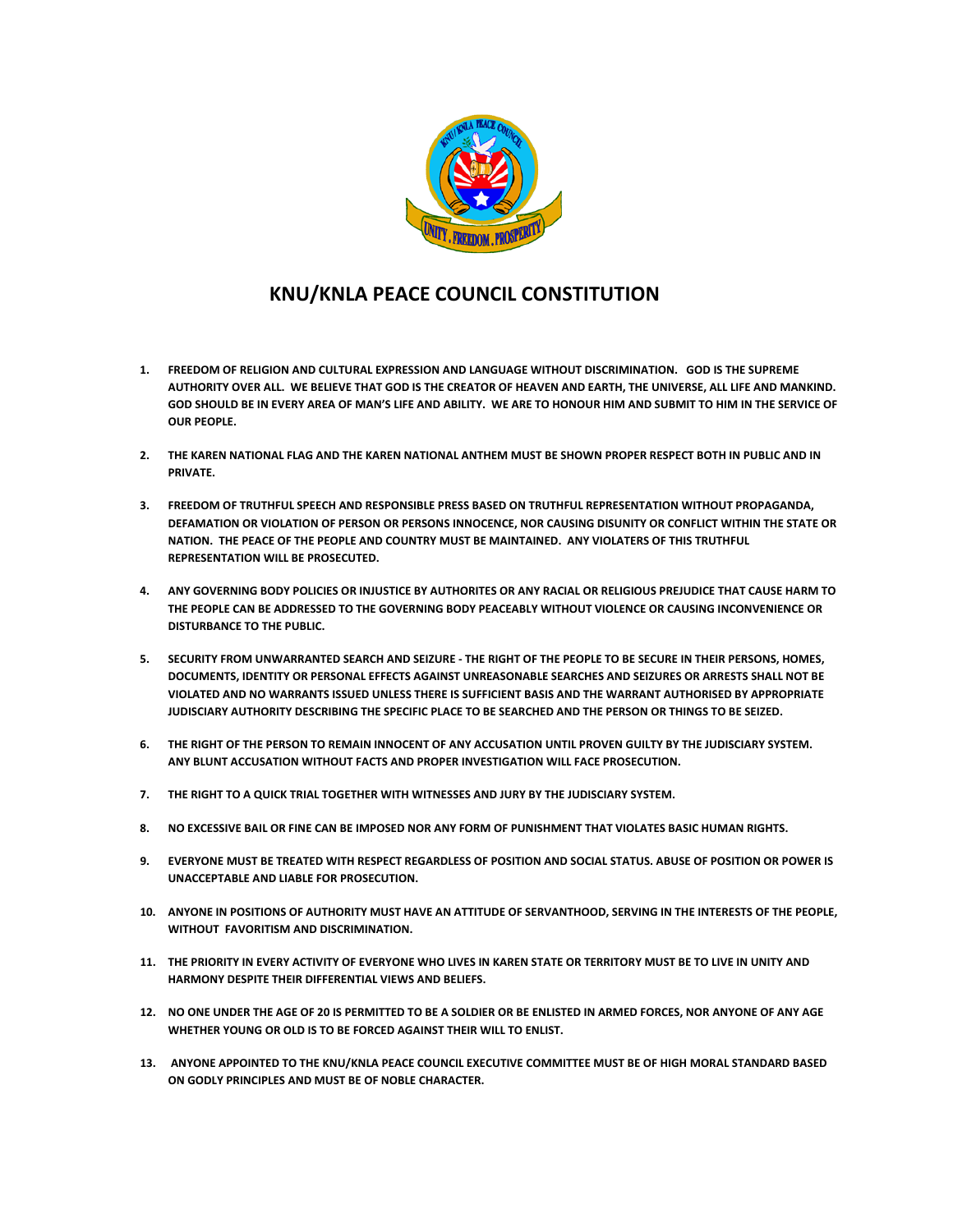- **14. KAREN STATE UPHOLDS A GOVERNMENT BODY BASED ON DEMOCRATIC PRINCIPLES ELECTED BY THE PEOPLE AND FOR THE PEOPLE. EVERY KAREN CITIZEN HAS A RIGHT TO DEMOCRATICALLY ELECT THEIR OWN KAREN LEADERSHIP TO SERVE IN THE INTERESTS OF THE KAREN PEOPLE AS A WHOLE IN AN AUTONOMOUS STATE WITHIN A DEMOCRATIC FEDERAL UNION OF MYANMAR, WHICH WILL HOLD THE WHOLE COUNTRY TOGETHER IN UNITY. ALL STATES TO BE RESPECTED EQUALLY RESULTING IN LONG-LASTING PEACE AND STABILITY.**
- **15. ANY RELIGIOUS REPRESENTATION WITHIN THE KAREN STATE MUST NOT USE THEIR RELIGIOUS FACILITIES OR BELIEFS TO BRING ANY FORM OF TERRORISM, VIOLENCE, OR HARM, OR ANY THREAT TO NATIONAL SECURITY; NOR DISRUPTION OF THE PEACEFUL LIVING AND HARMONY OF ALL THOSE WHO RESIDE IN KAREN STATE. NOR SHOULD ANY STRUCTURE DESTROY THE ORIGINAL NATURAL ENVIRONMENT NOR THE BEAUTY AND LANDSCAPE OF THE KAREN STATE.**
- **16. ANY FOREIGNER OR VISITOR TO THE KAREN STATE MUST ABIDE BY THE LAWS AND THE CULTURAL HERITAGE OF THE KAREN. ANYONE WHO DISPLAYS ANY FORM OF HOMOSEXUAL (GAY) ACTIVITY, PHEDOPHILIA, CHILD ABUSE, SEXUAL HARASSMENT OR ANY FORM OF IMMORALITY WILL BE IMMEDIATELY DEPORTED WITH CONFICATION OF PROPERTY AND MONIES. ANY FORM OF DISRESPECTFUL PRESENTATION OR INAPPROPRIATE OR IMMODEST ATTIRE OR MANNERISMS OR RUDE LANGUAGE THAT IS OFFENSIVE TO INDIVIDUALS OR PUBLIC WILL FACE PROSECUTION.**
- **17. THE KNU/KNLA PEACE COUNCIL PEACE FORCES MAINTAIN THE RIGHT TO CARRY ARMS FOR THE SECURITY OF THE KAREN STATE AND TERRITORY AND ITS INHABITANTS FOR THE PURPOSE OF MAINTAINING PEACEFUL LIVING. ANY ARMED FORCES MUST BE PURELY FOR THE PROTECTION OF THE PEOPLE AND MUST NOT BE USED FOR ANY POLITICAL GAIN OR POWER.**
- **18. ANY ILLICIT DRUGS OR HARMFUL SUBSTANCE ABUSE, THE USE AND SALE OF, AND TRAFFICKING IS STRICTLY PROHIBITED IN KAREN STATE AND TERRITORY BY LAW.**
- **19. MEDIA – WHETHER IT BE MOVIES, MAGAZINES ETC, IN THE KAREN STATE IS PROHIBITED TO BROADCAST OR PUBLICALLY DISPLAY ANY PORNOGRAPHY OR VIOLENCE OR DISRESPECTFUL IDEOLOGY THAT DESTROYS THE CHARACTER AND CULTURAL HARMONY OF BOTH OLD AND YOUNG GENERATIONS OR ANY FORM OF ACTIVITY WHICH CREATES CRIME THAT DISTURBS THE PEACEFUL LIVING OF THE PEOPLE RESIDING IN THE KAREN STATE OR TERRITORY.**
- **20. RESPECT OF EACH FAMILY UNIT AND FAMILY VALUES MUST BE UPHELD HIGHLY AT ALL TIMES. ONE HUSBAND /ONE WIFE. THE TREATMENT OF SPOUSE, CHILDREN AND PARENTS MUST BE WITH LOVE AND RESPECT.**
- **21. FREE AND FAIR TRADE AT ALL BORDERS, PORTS OF ENTRY AND WITHIN THE STATE THAT WILL BE BENEFICIAL TO ALL PARTIES, BOTH FOREIGN INVESTORS AND LOCAL TRADERS. CHILD LABOR IS UNACCEPTABLE. CORRUPTION, SLAVE TRADE, SEX TRADE. UNFAIR TREATMENT OR DISCRIMINATION TOWARDS EMPLOYEES WILL BE PROSECUTED. A PERSON SHOULD NOT WORK MORE THAN 8 HOURS A DAY. IF OVERTIME IS APPLIED THEN THE EMPLOYEE SHOULD BE PAID DOUBLE PAY. THIS WILL ALLOW MORE TIME FOR FAMILIES TO BE TOGETHER. THE WELL-BEING OF THE FAMILY UNIT IS THE STRENGTH OF SOCIETY.**
- **22. BENEFITS SUCH AS FREE EDUCATION, FREE MEDICAL AND FAMILY INCOME SUPPLEMENTS WILL BE GIVEN TO ALL FAMILIES. FAMILIES OF LOW INCOME WILL BE LISTED AS THE PRIORITY OF THE KNU/KNLA PEACE COUNCIL AND ADDITIONAL BENEFITS AND ASSISTANCE GIVEN.**
- **23. ALL STAPLE FOOD PRODUCTS WILL BE PROVIDED FOR EACH FAMILY OF KAREN STATE AND TERRITORY AT A FIXED PRICE AFFORDABLE FOR EVERY FAMILY. ANY SURPLUS PRODUCE OVER AND ABOVE THE NECESSITIES CAN BE MARKETED AT WORLD COMPETITIVE PRICES. THERE WILL ALSO BE QUALITY CONTROL ON PRODUCE SOLD. THE QUALITY OF PRODUCTS PROVIDED FOR EACH FAMILY OF KAREN STATE AND TERRITORY WILL ALSO BE EQUAL TO THE QUALITY OF EXPORTED PRODUCTS.**
- **24. RESPECT OF PROPERTY AND ENVIROMENT WHETHER GOVERNMENT, PUBLIC OR PRIVATE MUST BE UPHELD AT ALL TIMES. ANY VANDALISM, GRAFFITTI, ARSON OR ANY DISREPECTFUL ACTS, PLUS ANY DISREGARD OF THE PERSONAL EFFECTS OF ANY PERSONS WILL BE PENALIZED REGARDLESS OF AGE.**
- **25. TAXING INDIVIDUAL TRADERS OR EXTORTING MONEY IS STRICTLY PROHIBITED. ANY LOCAL TRADING BY INDIVIDUAL TRADERS WITHIN THE KAREN STATE OR TERRITORY OR ALONG ITS BORDERS, INCLUDING THE THAI BORDER, WHETHER THEY BE KAREN, BURMESE, THAI OR ANY OTHER NATIONALITY WILL BE PROTECTED FROM TAX OR EXTORTION OF MONEY FROM ANY GROUP, INCLUDING THE KNU/KNLA PEACE COUNCIL, ANYONE FOUND TO BE IN VIOLATION WILL BE PROSECUTED.**